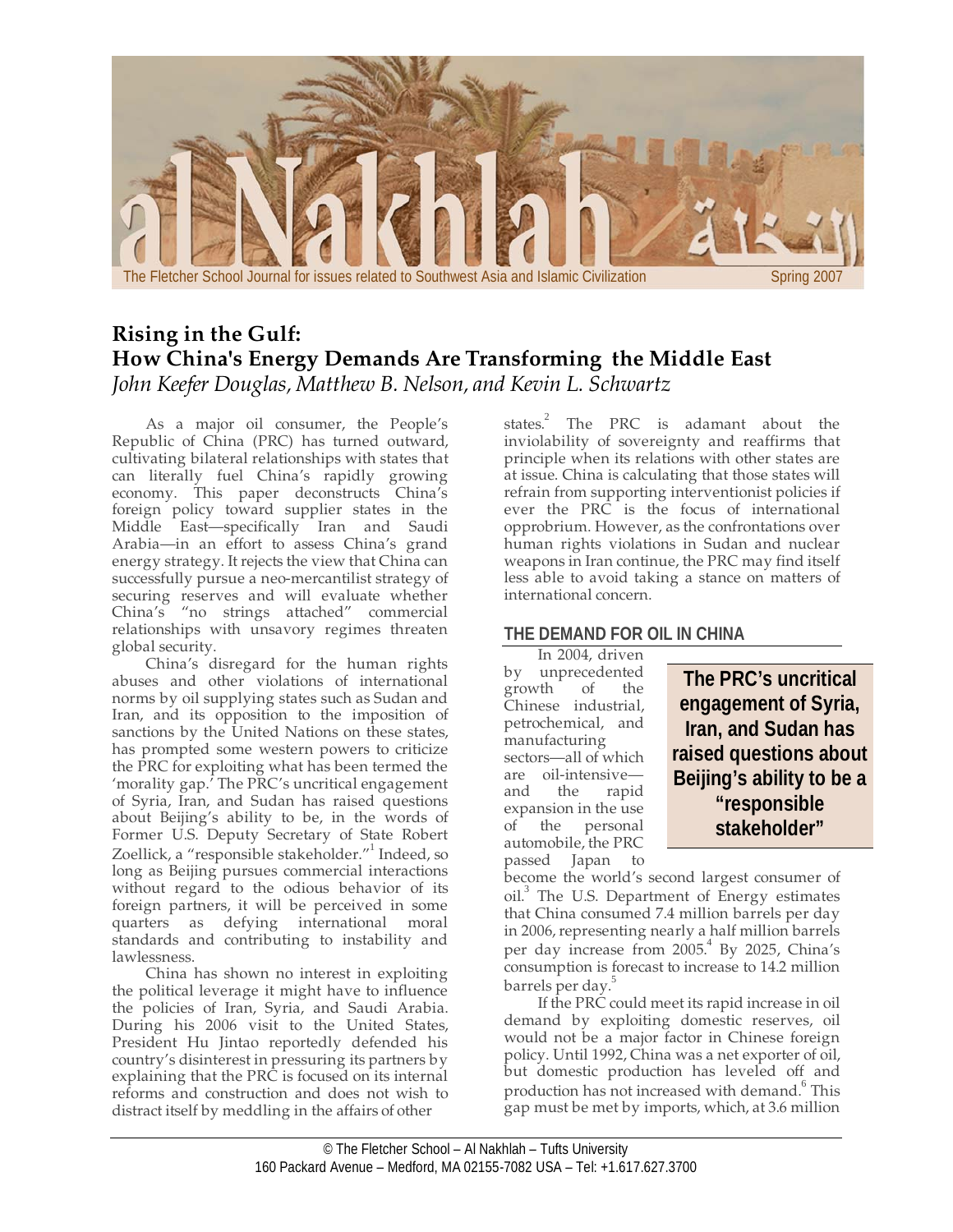barrels per day, currently represent approximately 50 percent of consumption. By 2025, imports are forecast to more than triple to 10.9 million barrels a day and will exceed 70 percent of total consumption.<sup>7</sup> Furthermore, more than 50 percent of current imports travel through the Straits of Malacca, one of the least secure shipping lanes in the world, and the PRC lacks the naval power to defend these straits against an economic blockade.<sup>8</sup> Thus, the PRC's oil demand has become a strategic liability.

**Faced with the challenge of meeting a voracious appetite for oil, the PRC has worked to diversify its supply** 

Faced with the challenge of meeting a voracious appetite for oil, the PRC has worked to diversify its supply. It has tried to develop an Asia-based, regional capacity for oil production that makes the country less dependent on international shipping, and its oil firms have become

major players in African energy development.<sup>9</sup> The fruit of this investment appears to have paid off, as Angola surpassed Saudi Arabia as China's largest oil supplier in 2006. $^{10}$ 

China's oil imports from Kazakhstan more than doubled in the first four months of 2006, compared with the same period in 2005. Crude imports from Russia climbed 36 percent during the same period, making the country China's fourth-biggest oil supplier.<sup>11</sup> Despite potentially prohibitive costs and lingering political hurdles, construction has reportedly begun on China's first cross-border pipeline from Kazakhstan, and discussions continue on a branch line from Russia's East Siberia fields.<sup>12</sup>

Despite aggressive pursuit of supply diversity, as much as 70 to 80 percent of China's future oil imports will have to come from the Middle East and North Africa.<sup>13</sup> China's three major state owned oil companies—CNPC (Petrochina), China Petrochemical Corp (Sinopec), and China National Offshore Oil Corp (CNOOC)—have invested significantly in the Middle East.<sup>14</sup> In 2004, Sinopec outbid most of the American oil majors for the right to develop a new oil field in Saudi Arabia.<sup>15</sup> More recently, CNPC partnered with an Indian firm to buy a significant stake in one of Syria's few oil fields.<sup>11</sup>

Three years ago, the head of China's National Reform and Development Commission (NDRC) and Iran's oil minister, Bijan Namdar Zanganeh, signed a Memorandum of Understanding regarding bilateral energy cooperation, which included China's right to develop Iranian oil fields.<sup>17</sup> In 2006, Sinopec reportedly signed an agreement with Iran to develop jointly the Garmsar oil block, one of 16 oil blocks that Iran offered for international tender in 2003.<sup>18</sup> In 2007, CNOOC moved forward with a \$16 billion agreement to drill for gas in Iranian waters, despite a U.S. threat to impose sanctions on the Chinese firm.<sup>19</sup> Iran is China's third largest oil supplier, according to Chinese figures.

Iranian and Saudi exports together now represent almost two-thirds of China's Middle East oil imports, meaning that relations with these two countries are of crucial importance. Chinese imports from other countries have also expanded, but partnerships with Saudi Arabia and Iran have increased even faster. Whereas in 1994, Iran accounted for just one percent of China's total imports, a decade later, Beijing purchased 13 percent of its oil from Tehran.<sup>20</sup>

#### **CHINA AND IRAN**

China and Iran first established diplomatic relations in 1971. Though the two nations have both experienced revolutionary change in the intervening decades, their continued relationship demonstrates that both countries value political pragmatism, strategic imperatives, and economic trade above differences in ideology and religion. China views Iran as a regional power, whose strategic location and economic importance will remain significant in the years to come.

The Chinese chose to maintain close relations with Iran through the 1980s, during the Iran-Iraq War, due to the PRC's new reading of the international system. As the Soviet Union's projection of power began to wane, China recognized that the gravest threat to its security and stability in the Middle East would be the preeminence of a singular hegemon, the United States. According to John Calabrese, the early 1980s marks "the gradual unraveling of the Sino-<br>U.S. "strategic partnership" and, not U.S. "strategic partnership" and, not coincidentally, also marks the point of divergence between the Chinese Gulf policy and the U.S. Gulf policy."<sup>21</sup>

In 1990, bilateral trade between China and Iran totaled approximately \$314 million, but by 2003 it had reached  $$5.6$  billion.<sup>22</sup> The Iranian press asserts that trade reached \$29 billion in 2005 and that Iran's imports from China increased by more than 360 percent from 2000 to 2005.<sup>23</sup> While arms remain an element of this trade, between 1993 and 2004 China's average share of the Iranian arms market was only 18 percent; Iran purchased most of its weaponry from Russia.<sup>24</sup> The rapidly growing trade relationship between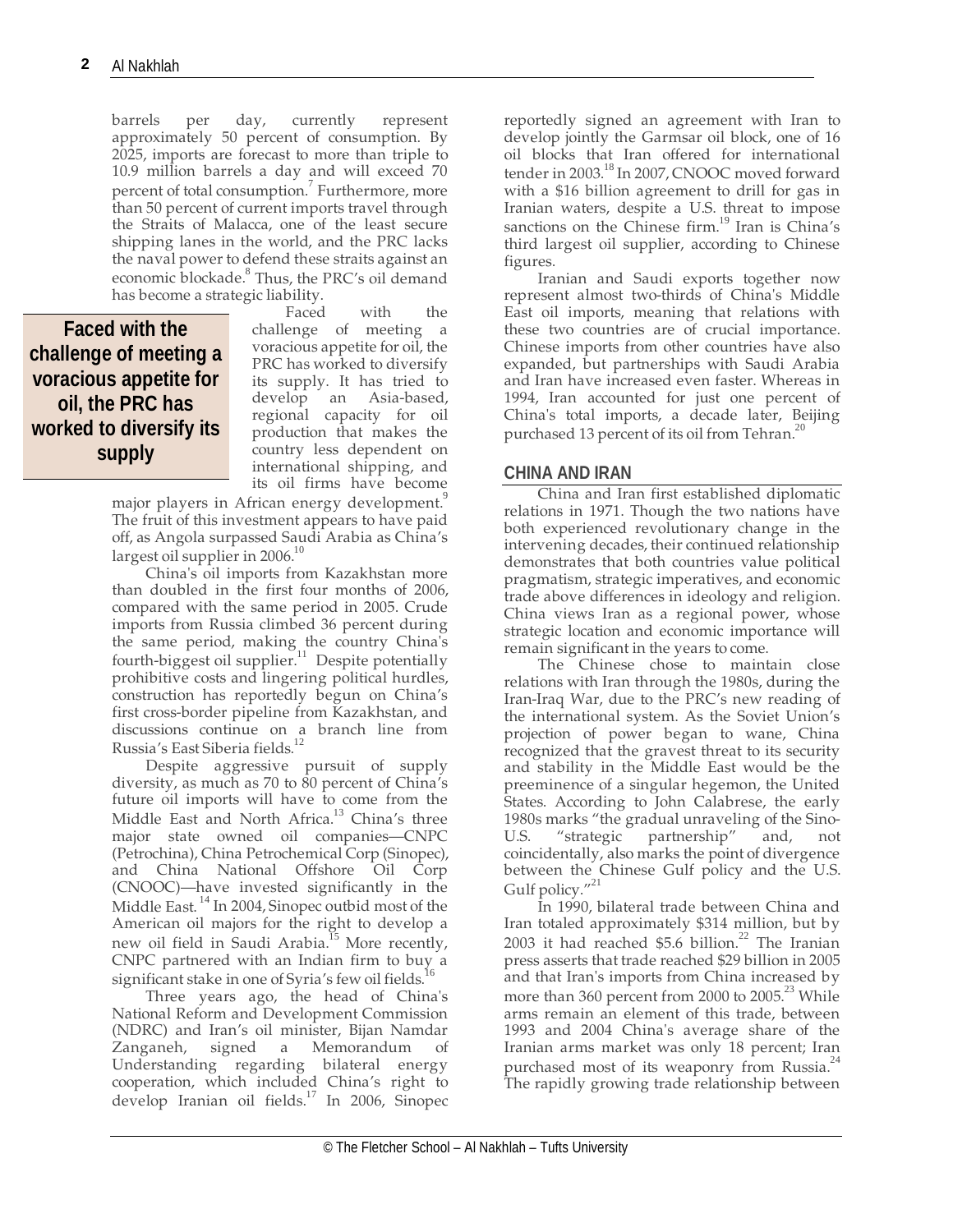Iran and China primarily results from China's expanding demand for Iranian oil.

The persistence and expansion of Sino-Iranian relations in the 1990s and the early twenty-first century indicates that both countries share a desire for long-term partnership and value the other's importance as an economic, strategic, and political ally.<sup>25</sup> While the relationship is driven by the sale of Iranian oil and China's military and, at least until 1997, China's nuclear assistance to Iran, Sino-Iranian relations, at a more fundamental level, are grounded in a mutual worldview. As John Garver points out in *China and Iran*, both countries recognize the other as a one-time global power with a rich history that contributed enormously to the progress of civilization. They see Western imperialism and infringement in their internal affairs as having retarded their progress as nations. Consequently, both have maintained a steadfast commitment to opposing interference in other countries' internal affairs. Put simply, China and Iran have convinced one another of their commitment to a multi-polar world and an anti-hegemonistic struggle.<sup>26</sup>

**The rapidly growing trade relationship between Iran and China primarily results from China's expanding demand for Iranian oil**

Iran views China as a powerful ally among the world's leading nations a country that, because of a shared interest in stemming the dominance of the United States, will advocate on its behalf. Iran hopes that its relationship with a global economic powerhouse like

China will attract business from other countries wary of Iran's pariah status.

Furthermore, Iran has looked to China, as well as Russia, to counter calls in the UN Security Council and elsewhere for economic sanctions in response to Iran's nuclear program. According to Iran, what is good for the Islamic Republic is also in the best interest of the PRC. As an editorial in Iran's conservative leaning *Shoma* newspaper put it, "any cooperation China enters in security, political, economic sectors with the region's leading nations like Iran and Saudi Arabia that supply China's energy as well would represent a great victory for Chinese politicians over their Western counterparts."<sup>27</sup>

While such a position is by no means uniform, many Iranian editorials on the subject have echoed similar claims, going so far as to warn China and Russia that their economic and political livelihood in the Middle East depend on defying international pressure against Iran.<sup>28</sup> The reformist daily *Aftab-e Yazd* plainly laid out the

*quid pro quo*, stating that since "we have assured China that its energy and oil needs will be met, we should ask that country to complete its position and go beyond mere expressions of opposition to the referral of Iran's dossier to the Security Council."<sup>29</sup>

In December 2006, China voted to pass UN Security Council Resolution 1737, which imposed sanctions on the trade of all items, materials, equipment, and technology that could contribute to Tehran's uranium enrichment program. Even with its passage, Iran has been unwilling to question the strength of Sino-Iranian relations. Iran recognizes that potential Security Council action has thus far been lukewarm in advocating for more meaningful (i.e., oil or gas) sanctions. Indeed the passing of Resolution 1737 has not deterred Sino-Iranian energy cooperation. Less than a month after the Resolution's passing, CNOOC moved forward with a \$16 billion agreement to drill for gas in Iranian waters, despite a U.S. threat to impose sanctions against the Chinese company.<sup>30</sup> As R. Nicholas Burns, U.S. Under Secretary for Political Affairs, indicated on the day of the Resolution's passing, perhaps stating the obvious for Iranian and Chinese policymakers, Resolution 1737 "does not involve oil and gas sanctions … The Chinese deal … would not—would definitely not come under these particular sanctions."<sup>31</sup> It is perhaps instructive to note that when Iran was given a one-month deadline to end uranium enrichment or face possible sanctions in July 2006, a similar process unfolded. While the PRC was voting to support that resolution in the Security Council, China's head of central planning, Ma Kai, was in Tehran trying to finalize plans for Sinopec to develop Iran's rich Yadavaran oil-field.

If sanctions against Iran's oil exports ever do become a major issue, Iran believes that China, and perhaps Russia, would prevent their implementation. Iran's Foreign Ministry Spokesman, Muhammad Ali Hosseini, though speaking a month before the passing of Resolution 1737, nonetheless summed up Iran's long-standing reading of the Security Council dynamic when he noted: "Splits between the parties are very visible, that is to say between the United States and the Europeans on one side and Russia and China on the other … Russia does not want sanctions and does not want to close the path of negotiations, and the Chinese have a similar position."<sup>32</sup>

The current Iranian government of President Mahmoud Ahmadinejad has placed Iran on a far more aggressive track than his predecessor, Mohammad Khatami. Believing that the U.S. is unwilling to undertake another war in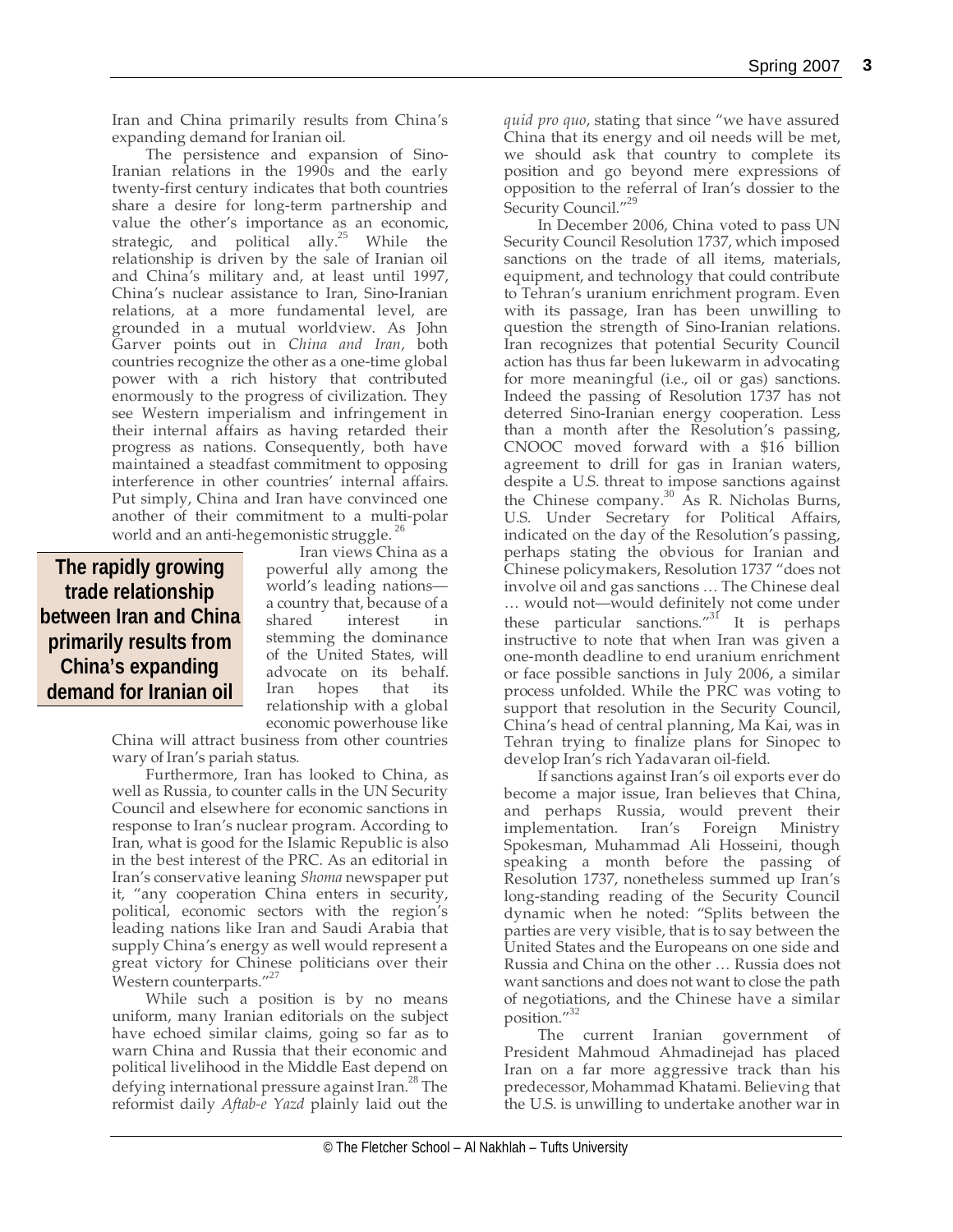the Middle East, Iran has concluded that conditions are set to force the issue of its 'inalienable nuclear rights.' No longer, Tehran has reasoned, is it necessary to court the European nations and prevent them from presenting a unified front with the U.S. in the Security Council. With the seeming lack of any real military threat from the U.S., and with Chinese and Russian allies in the Security Council, Iran reasoned such conditions would be enough to safeguard against intense international sanction regarding its energy sector.

Iran, however, appears to be overestimating China's ability and desire to safeguard Iranian interests by confronting the U.S. and the West. In moving toward sanctions over Iran's nuclear program, Iranian analyses at the government and civil-society level have been slow to pressure China, which has never vetoed a Security Resolution relating to the Middle East. Thus far, Iran has not proven to be an exception. Yet, Iran has been unwilling to critique China's role in acceding to Security Council pressure, instead reaffirming the strength of Sino-Iranian relations and reserving its ire for the U.S. and Europe. For example, at the end of the *Aftab-e*  Yazd editorial cited above, which strongly beseeched China to stop Iran's nuclear dossier from reaching the Security Council, the following statement appeared:

In the last working hours of the daily, we received the comments of the Chinese foreign minister, which indicate that we should not set many hopes in China in the Security Council. So the matter should be taken into account in our relations.<sup>3</sup>

Already in 2004, when the editorial was published, China seemed to know it would be voting alongside the rest of the Security Council. The interim period (2004 to 2006), one suspects, was simply a matter of extracting maximum concessions both from Iran, such as the Sinopec and CNOOC deals, *and* the U.S. As Garver points out in *China and Iran* concerning the intersection of Sino-Iranian and Sino-U.S. relations, China is unwilling to prioritize the "anti-hegemony struggle" above its economic interest in maintaining friendly relations with the U.S. He explains, "When absolutely necessary, the secondary goal of moving the world toward multipolarity by supporting Iran's antihegemony resistance would be subordinated to the primary goal of protecting the Sino-U.S. relationship."34

China has thus far resisted comprehensive sanctions against Iran's oil and gas sector, thereby providing Iran time to settle the nuclear crisis on its own terms. China has gone to great lengths in the Security Council, and elsewhere, to demonstrate to the Iranians the importance of Sino-Iranian relations. In July 2006, after voting in favor of a one-month deadline for Iran to end its enrichment of uranium or face Security Council sanction, Ambassador Liu Zhemin of China stated, "Whether now or in the future, the Council could not handle the issue singlehandedly. Dialogue and negotiations were the only way out … Any measures adopted by the Council should serve the purpose of diplomatic efforts."<sup>35</sup> Again, in 2007, President Hu called on Iran to make a serious response to Resolution 1737, but in the same breath spoke highly of Iran's pledge to further ties and improve bilateral cooperation.<sup>3</sup>

Such statements, coupled with Chinese votes against Iran in the Security Council, encapsulate the delicate balance of Sino-Iranian relations. China is eager to maintain its close relationship with a Middle Eastern regional power, but not at the expense of its relationship with the U.S. or at the cost of being labeled a supporter of a rogue regime. Red lines in Sino-Iranian relations do exist. China hopes that the political

**China has thus far resisted comprehensive sanctions against Iran's oil and gas sector, thereby providing Iran time to settle the nuclear crisis on its own terms** 

capital it garnered from arms sales during the Iran-Iraq War, assistance in nuclear technology, economic partnership, and proven mutual trust is enough to maintain Iran's willingness to look east, especially in the energy arena. Considering Iran's current predicament, this may well succeed.

The scope and trajectory of China's behavior concerning Iran's nuclear program and Sino-Iranian relations is best seen as a microcosm of the PRC's larger balancing act in pursuing economic and political advantages without upsetting Western, particularly American, sensitivities. On the one hand, the Security Council is the forum where China attempts to meet both Western and Iranian expectations. On the other, while PRC support for Iran is crucial to the latter's bid to stave off international isolation, Iran is only one strand among the complex web of energy relationships China is currently pursuing.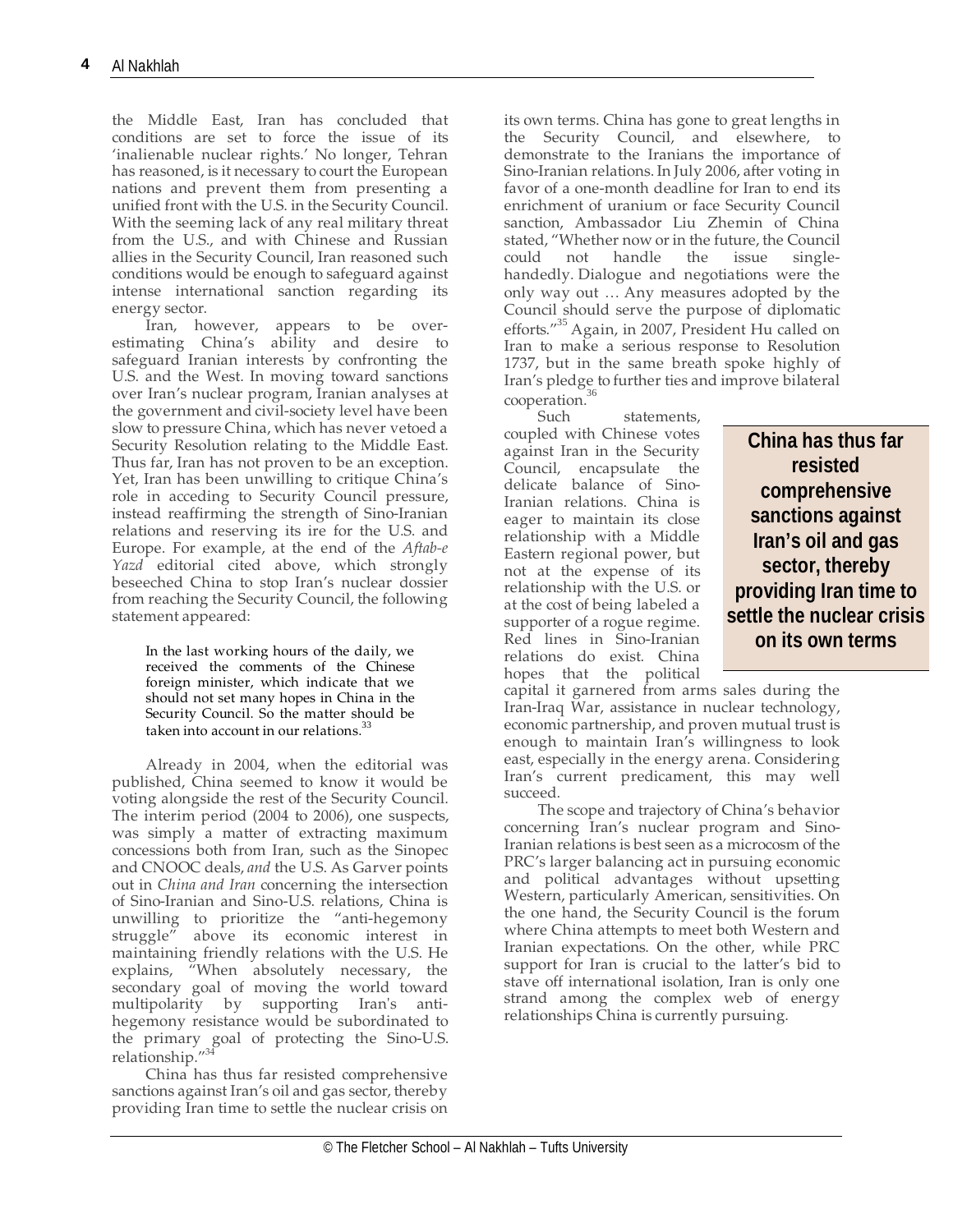## **THE SHANGHAI COOPERATION ORGANIZATION**

To understand how energy and security needs are influencing the relationship between China and Iran, it is important to assess their diplomatic relations. In the past year, no aspect of diplomacy has received more attention than the Shanghai Cooperation Organization (SCO). According to former Iranian Foreign Minister, Akbar Velayati,

In the framework of the Shanghai cooperation agreement, Russia, China, India and Iran, together with other Asian countries, are busy establishing a new political bloc in the world, which in addition to confronting any one-sided attempt at hegemony by NATO, are also trying to establish a secure and stable climate throughout Eurasia.<sup>37</sup>

Since 2005, the six member SCO—including Russia, China, Kazakhstan, Kyrgyzstan, Tajikistan, and Uzbekistan—has emerged from relative obscurity to be viewed in some circles as a serious counterweight to American power in Asia and even, in the words of Cambridge University's David Wall, "an OPEC with bombs." $38$  In reality, the SCO is a young organization with few current capabilities. Its operating budget is less than \$30 million and it employs only a few dozen people.<sup>39</sup>

Despite its limited effectiveness at the current time, the SCO is receiving extensive attention from western experts because of its potential. In 2005, the SCO added Mongolia, Pakistan, Iran and India as official observers. As Iranian President Mahmoud Ahmadinejad stressed in a speech at the SCO in June 2006, nearly half the world's population lives in SCO

**Chinese analysts increasingly talk about using the SCO to turn the old Silk Road across Central Asia into an 'energy road'** 

member or observer countries.<sup>40</sup> If SCO<br>participating states participating emerged as a united force diplomatically, economically, or militarily, they would be a potent player in the  $\frac{1}{41}$  international arena.

## **The Role of Energy in the SCO**

Though it was initially formed to deal with border disputes, terrorism, and separatist threats, energy cooperation has emerged as SCO's primary focus. In particular, Chinese analysts increasingly talk about using the SCO to turn the old Silk Road across Central Asia into an energy

road.<sup>42</sup> Like China, Russia views the SCO as a tool to promote energy development, as expressed in a 2005 op-ed by the deputy foreign minister: "Cooperation in fuel, energy, and transport may bring great benefits. Potentially, the SCO members can pool their efforts in geological prospecting, and jointly develop Central Asia's vast resources." He argued that the SCO could facilitate energy projects, some of which would be "the projects of the century." $43$  Similarly, Pakistani President Pervez Musharraf used recent SCO meetings to propose that his country serve as an energy corridor between producers and consumers, a suggestion believed to be alluding to a possible oil pipeline from Iran to China or India through Pakistan.<sup>44</sup>

Iran also views the SCO as a tool for expanding energy exports. In his speech at the SCO in June 2006, President Ahmadinejad said, "the presence of both the energy consumer and producer states in the organization has prepared a proper ground for energy cooperation within the SCO." He proposed a summit for energy ministers of the member states "to study avenues for better cooperation in various grounds such as<br>exploration, extraction, transportation, exploration, extraction, transportation, transformation and improved and joint exploitation of energy."<sup>45</sup> President Ahmadinejad also emphasized that Iran's large reserves of crude oil provide "conducive grounds" for these countries to cooperate with Tehran.<sup>46</sup> At the SCO meeting in June 2006, Iran and Russia held bilateral talks in which they discussed an "energy club," and in February 2007, energy company representatives from member states held an SCO Roundtable to explore setting up the "energy club."<sup>47</sup> This term, which has eluded definition, has raised fears that these oil producers are considering a new form of  $cartel.<sup>48</sup>$ 

It is clear that these relationships go beyond political rhetoric. Since 2004, China, India, Russia, and Iran have signed energy deals with each other valued at about  $$500$  billion.<sup>49</sup> In the immediate aftermath of the 2006 SCO summit, Sinopec reportedly signed an agreement to develop Iranian oil fields.<sup>50</sup> China's oil imports from Kazakhstan more than doubled in the first four months of the year, compared with the same period in 2005. Crude imports from Russia climbed 36 percent during the same period. $51$ 

Western analysts are increasingly alarmed that the economic endgame of the SCO is "to dilute Washington's hold over the Caspian Sea's energy reserves," as Robert Karniol, Asia-Pacific editor for *Jane's Defense Weekly*, put it. China and India, the world's fastest-growing energy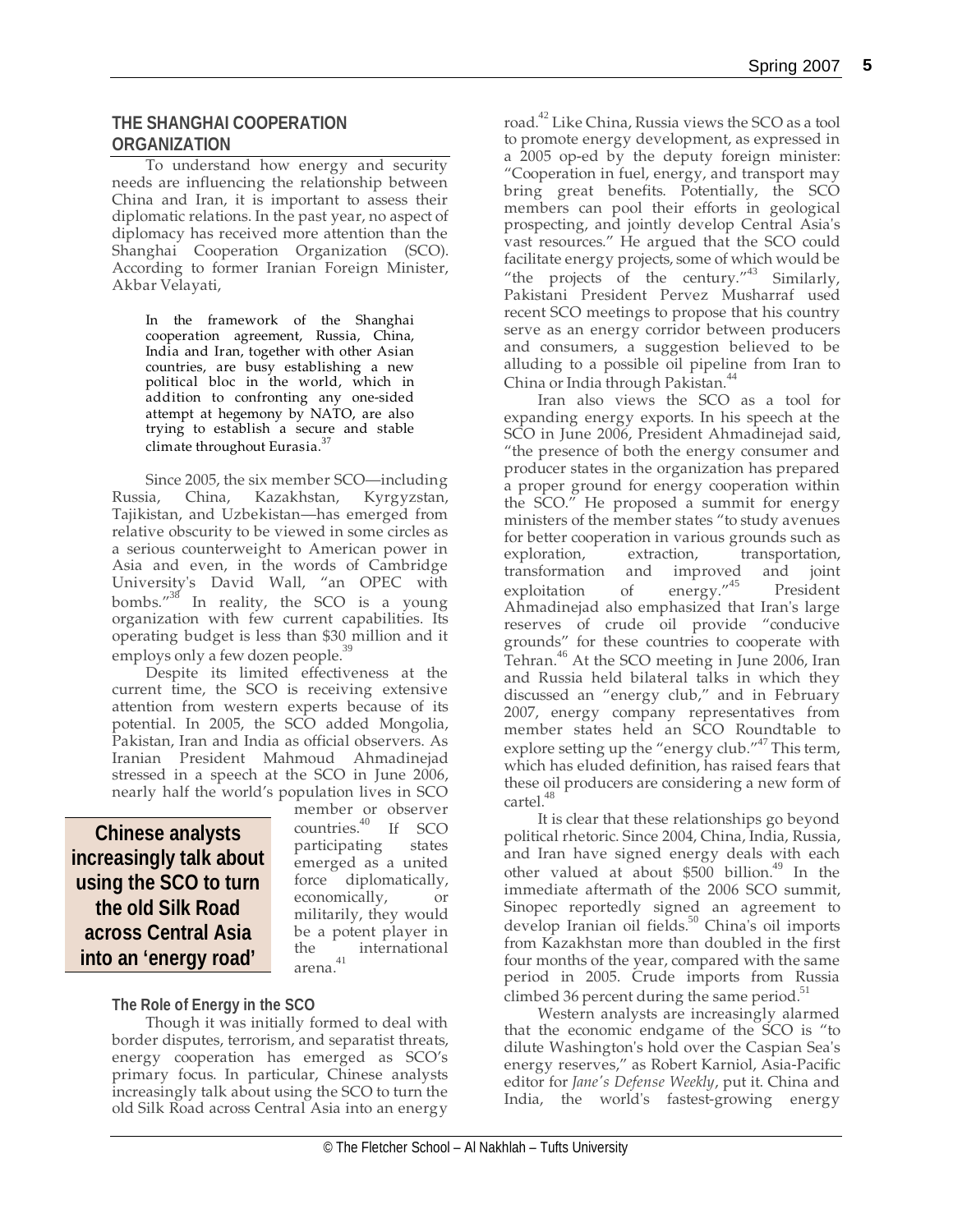consumers, want to divert Central Asia's energy resources toward their own economies, and Iran and Russia, the region's largest energy suppliers, are keen to reduce their dependence on sales to the West, Karniol argues.<sup>52</sup>

Despite this concern, the SCO is not a mercantilist tool for China to lock up the oil reserves of unseemly governments in central Asia. $53$  In a global market, locking up oil is exceptionally difficult. Lieutenant-General William Odom (retired), a professor at Yale University and former director of the National Security Agency, explains, "I've never been of the view that you have to be highly influential in a region to get it to sell you oil."<sup>54</sup>

First, China's overseas activities are not on a scale that would warrant the level of international concern and condemnation it has received. The Energy Information Administration explains: "For all the attention given to Chinese firms' investments in overseas oil assets … their total current contribution to China's oil imports is well under 300,000 barrels per day as of mid-2005, a small amount compared to imports currently running at around 3.5 million barrels per day."<sup>55</sup>

Second, major development projects between SCO states have not proceeded without difficulty. For instance, a 2004 Memorandum of Understanding between Iran and China, to establish a 25-year agreement for LNG exports worth \$100 billion, has so far only led to further negotiations, despite the big splash when signed.<sup>56</sup> Similarly, a plan to build a pipeline from Russia to China was announced in 2003, yet the two governments continue to negotiate the terms of this agreement.

Most importantly, it is vital to understand that the only way for China to lock up oil in today's market, even with its SCO partners, is to sign long-term purchase agreements after outbidding the other firms in the race. Chinese state firms can consistently win bidding wars only if (a) they are willing to pay more for oil than private firms from the U.S., India, and Europe believe the resource to be worth, or (b) oil rich SCO states are willing to accept reduced financial reward in order to sell their oil to China. If China wishes to burden its economy with fuel costs above market value, the U.S., as an economic competitor, would have a comparative advantage over oil intensive industries in China.

China's attempt to secure a long-term oil supply is better viewed as a hedging technique. Chinese oil companies, and their private investors, are willing to pay higher prices because the demand for fuel in China is growing rapidly, and the firms believe that a market for their product will exist even at prices above the world average.

#### **CHINA AND SAUDI ARABIA**

Sino-Saudi relations are a relatively new development with China and Saudi Arabia having only established relations in 1990. 2006 was a landmark year in Sino-Saudi relations, witnessing the visit of President Hu to Saudi Arabia and the visit of Saudi King Abdallah to China. King Abdallah's visit to China was his first trip outside of the Middle East since ascending the throne in August 2005.

**The greatest challenge China faces in expanding the scope of Sino-Saudi relations is allaying Saudi Arabian fears over the nature of relations, as well as China's close relationship with Iran** 

According to Arabic sources, the exchange of visits between King Abdallah and President Hu point to the seriousness of Sino-Saudi relations. First, Hu's trip to Saudi Arabia occurred only three months after Abdallah's trip to China.<sup>5</sup> Indeed, during his trip to Saudi Arabia, President Hu himself pointed out that head-of-state exchanges in such a short amount of time are extremely rare.<sup>58</sup> Second, President Hu was only the second foreign president to address the Saudi Consultative Council, after Jacques Chirac.<sup>59</sup> Third, the President Hu's visit ended with tangible results, not only in regards to energy, but also in other fields, such as health and trade. $^6$ Accordingly, Chinese Middle East envoy Sun Bigan pointed out that the visits "laid a solid foundation for the growth of bilateral ties in the years ahead."<sup>61</sup> A Saudi Arabia Information Resources report from April 2005 states:

… Abdullah Al-Mubti, head of the delegation and chairman of the Abha Chamber of Commerce and Industry, said the Arab-China Business Conference in Beijing was successful as it helped strengthen mutual confidence. He said the organizers have agreed to hold the second conference in an Arab country. More than 200 Arab businessmen took part in the conference … He added Saudi-Chinese trade exchange grew from \$300 million in the beginning to \$10 billion (SR37.5)<br>billion) last year.<sup>62</sup>

The greatest challenge China faces in expanding the scope of Sino-Saudi relations is allaying Saudi Arabian fears over the nature of relations, as well as China's close relationship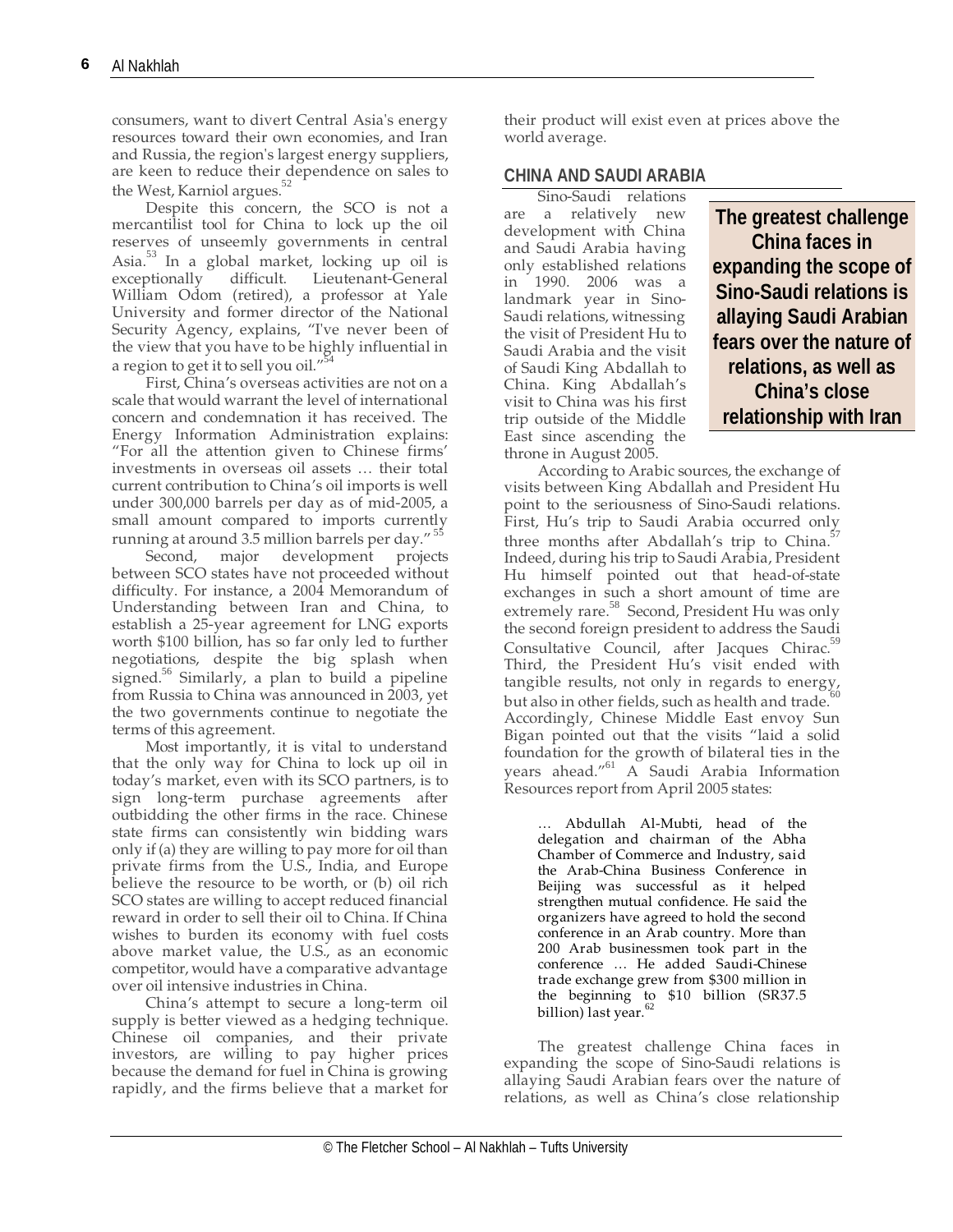with Iran. Indeed in his speech to the Consultative Council of the Kingdom of Saudi Arabia, President Hu strove to calm Saudi fears over expanded ties with China in these two key regards.

First, President Hu stressed the importance of China's non-interference policy, not only in an effort to maintain peace and stability, but also in terms of a country's internal security. He explained that countries "should respect and maintain each country's right to independently choose its social system and its road of development."<sup>63</sup> By reiterating China's longstanding commitment to non-interference in the context of Sino-Saudi relations, China wishes to distinguish Sino-Saudi relations from the current trend in U.S.-Saudi relations, namely the effort by the U.S. government to push for political

liberalization in Saudi Arabia since September 11<sup>th</sup>. Indeed, Saudi Arabian government officials have already expressed appreciation for China's commitment to a policy of non-interference, especially in times of unrest in the Middle<br>East.<sup>64</sup> Put simply. Chinese Put simply, Chinese companies are not constrained in their overseas activities by the political commitments of their home country in areas such as human rights and nuclear nonproliferation, as their American counterparts are.<sup>65</sup>

Saudi Arabia is seeking to

diversify its cooperation with Asian companies not only in export markets but also technical know-how, arms and ammunition, and education for the elite. Such new partnerships have been welcomed by Saudi Arabia since these areas neither advise the Saudi government on how to run its internal affairs, nor contain any 'strings' on how the Saudi Royal Family should rule.<sup>66</sup> As Prince Turki Al-Faisal, the Saudi Arabian Ambassador to the US., noted in a discussion with *USA Today*, China is "[n]ot necessarily a better friend [than the United States], but a less complicated friend."<sup>67</sup> While Turki went on to state that Saudi Arabia does not see China as a counter-weight to the U.S., his comment can be read as a realization by many in Saudi Arabia of the negative aspects of too close an association with the U.S.

The second key point in the Chinese President's address concerned regional rivalry among states in the Middle East. "Different civilizations of the region should take a peaceful and magnanimous attitude toward each other's differences," President Hu said. He continued by

**For Saudi Arabia, the increased cooperation with China may signal an attempt to end the kingdom's overwhelming reliance on "one big friend" and "one big product," i.e., the U.S. and oil** 

stating that "[d]ifferences should not become the root cause to regional conflicts and contradictions, but should become each other's reference and a force for integration of the region."<sup>68</sup> By speaking specifically about civilizational differences as a source of contention in the Middle East, namely among Persians and Arabs, President Hu not so subtly hinted that Sino-Saudi relations will not be subservient to China's close relationship with Iran, a country Saudi Arabia views with extreme concern and skepticism.

For China, with its sensitivity to volatility in oil price and supply, the stability of Saudi oil supply is enticing, as is the level of influence the Saudis are seen as having over both OPEC and non-OPEC oil producers. Chen Mo, a researcher at the Chinese Academy of Social Sciences, went so far as to say, "In the future … Saudi Arabia will

> be China's largest source of oil."<sup>69</sup> Though 2006 saw the prospect of high-profile expansion of Sino-Saudi relations, it is important to place the China-Saudi Arabia relationship in its proper global context. China's commitment to strengthening its relationship with Saudi Arabia is not simply a matter of locking up vast oil reserves. Nor, from the Saudi perspective, is it simply a matter of replacing an American export market with a Chinese one.

For Saudi Arabia, the increased cooperation with China

may signal an attempt to end the kingdom's overwhelming reliance on "one big friend" and "one big product," i.e., the U.S. and  $\delta$ il.<sup>70</sup> Saudi Arabia has recognized that increased diversity of its oil exports and movement away from its heavy reliance on the American market has both economic and political benefits. Saudi Arabia cannot ignore the increased energy needs among Asian countries, such as China and India because the prospect for revenue is simply too large. As advisor to the Saudi Minister of Commerce and Industry, Fawaz al-Alami, pointed out, "[t]he growth in our oil exports and petrochemicals will be China and India. Five years ago our trade with China was only \$200 million. Now it's \$14 billion, and in five years we expect it to be \$45 billion." $11$ 

Based on preliminary assurances by China on the direction of Sino-Saudi relations and the possible cooling of Saudi-U.S. relations, the expanded ties between China and Saudi Arabia appear primed to move forward. However, Sino-Saudi relations are still in their infancy, making the precise direction they will take uncertain. It is unlikely, for example, that now or in the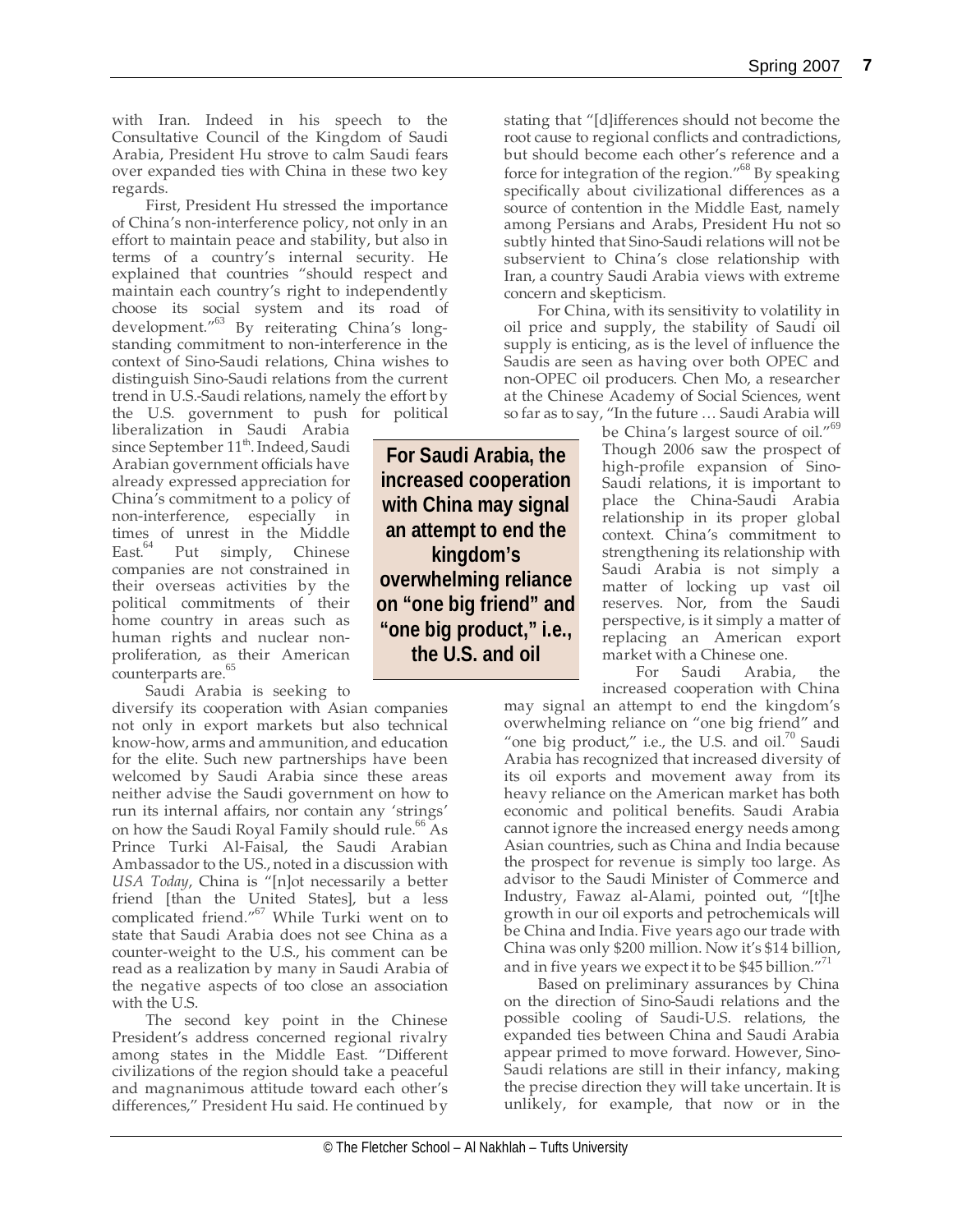immediate future Saudi Arabia would seek to use China as a viable strategic and military alternative to the U.S. Security and stability of the Saudi regime remains of the utmost importance to the Saudis and, in that regard, U.S. military might in the Gulf remains the House of Saud's final guarantor.

China's aim in expanding Sino-Saudi relations is very similar to the Saudi rationale for expanded relations—diversification. In Saudi Arabia, China sees a way to diversify its Middle Eastern oil suppliers and depend less on Iran for Middle Eastern oil. Additionally, a closer economic relationship with Saudi Arabia may be absent of the possible political consequences and image concerns that are involved in Sino-Iranian relations. The PRC sees a great economic opportunity in expanded relations with Saudi Arabia, but not a replacement for their political and strategic partnership with Iran. Thus, the expansion of Sino-Saudi relations satisfies the same need for both countries: the mitigation of reliance on one main oil supplier/consumer, rife with political and image concerns, with a less complicated and less dramatic economic partnership.

## **ASSESSMENT OF CHINESE ENERGY POLICY**

In the aftermath of the Cold War, with the emergence of the U.S. as the sole superpower, the Chinese leadership concluded that in the area of energy, the best strategy was to compete with the U.S. at its own economic game, sending out Chinese companies to secure supplies in the same way that U.S.-based multinationals routinely do.72 This strategy avoids direct confrontation in favor of economic engagement.73 China would much rather hide its strength and build commercial relationships, believing that such a strategy can be just as effective in thwarting U.S. dominance. Especially in the Middle East, continued erosion of U.S. influence is understood by Chinese leaders as facilitating its ability to pursue energy supply wherever it can. With the belief that U.S. criticism of China for doing business in places like Iran, Syria and Sudan is increasingly falling on deaf ears in the international community,74 China feels emboldened to ignore U.S. pressure, as it becomes harder for America to garner support for sanctions or other means to punish or isolate China and its energy suppliers.

#### **Chinese Energy Policy**

In a 2005 white paper titled *China's Peaceful Development Road*, the PRC explained its official energy policy as follows: "Through dialogue and cooperation regarding energy, China is working with other countries to safeguard energy safety and stability. China considers energy saving one of its basic state policies."<sup>75</sup> The origins of this policy rest in China's clear need for oil, combined with its desire to continue a non-interventionist philosophy of foreign affairs and its recent awareness that a "rising" China could be perceived as a threat. Recognizing the need for imports from overseas, Deng Zhenghong, Enterprise Manager for Sinopec, stated that China's overseas oil investments will be characterized by the following 'sixteen character guideline': "Consolidate the Middle East, develop the surrounding regions [i.e., border states], expand in Africa, and explore the Americas."<sup>76</sup> China is thinking globally, but it is not by accident that the Middle East is first on this list.

As oil imports have grown, China has been forced to formulate an energy security policy, especially concerning the Middle East. In practical terms, this has manifested itself in a major restructuring of the Chinese oil industry in 1998. The government aimed to refocus the major oil firms, end the division of labor between them, and push them to emulate the major multinationals, seeking upstream production rights overseas to complement and eventually replace stagnating domestic production.<sup>77</sup>

Despite an all-out diplomatic push to secure overland supply from Russia and Central Asia and recent deals with Venezuela, $^{78}$  China realizes most of its future imports will have to come from the Gulf and North Africa:

Taking into consideration global oil distribution, producing capacity, supply potential, import costs and other factors, most of China's future oil imports, accounting for 70-80% of the total, will have to come from the Middle East and North Africa, particularly from the Gulf nations. As today's international oil security is rooted in the uneven distribution of oil resources, China has to be able to cope with it and get out of it as much as possible. Although oil imported from Russia, Central Asia and other parts of the world would help China improve its oil security, there is no denying that Middle East and North African oil has been and will continue to be a big element in China's oil security formula.

This means continued reliance on shipping lanes, in particular the Straits of Malacca. As with all points of geopolitical friction in the world, official Chinese policy maintains a strict stance of non-interference. China has gone so far as to say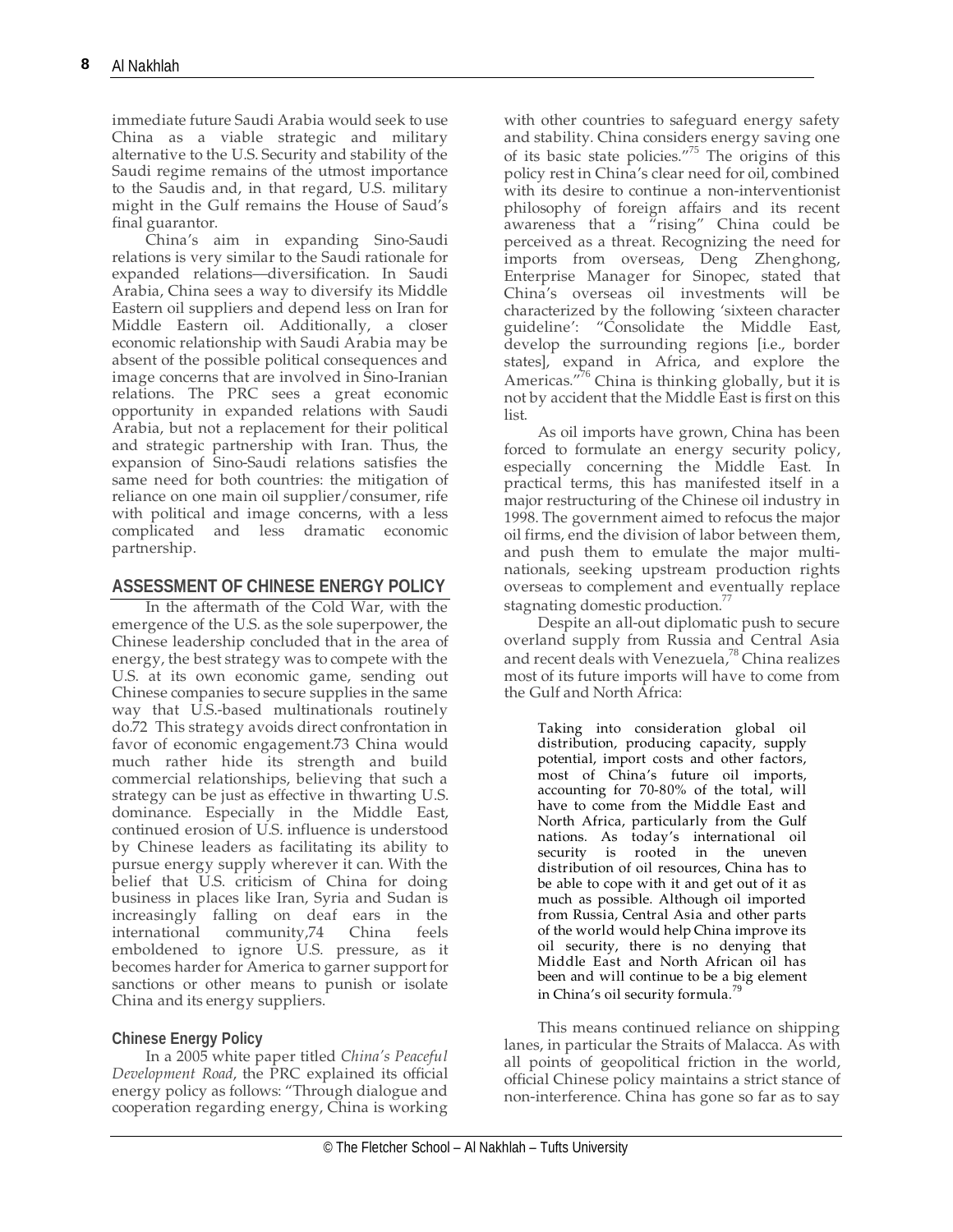that they will "never consider a military solution [to problems in the straits]," preferring instead to make guarded references to U.S. naval activity in the region and the need to respect the sovereignty of bordering nations.<sup>80</sup> Although improved relations with Russia and Central Asia, especially in the context of the SCO, are worthy of close attention, they do not yet demonstrate a policy shift for China. Chinese leaders remain acutely aware that a U.S. blockade of the Straits of Malacca could virtually paralyze their economy and that overland supplies will not replace ships in the foreseeable future. $81$ 

To many U.S. analysts, the rapid emergence of Chinese state-owned oil companies on the global stage is of major concern. They argue that the companies are enacting the foreign policy directives of the Chinese central government by pursuing exclusive, long-term oil supplies that need not be sold on open markets, but rather can

**Despite an all-out diplomatic push to secure overland supply from Russia and Central Asia and recent deals with Venezuela, China realizes most of its future imports will have to come from the Gulf and North Africa** 

be sold within a closed Chinese retail market.<sup>82</sup>

However, China's leadership views its energy policy quite differently. As Zhang Guobao, Deputy Minister of the National<br>Development Reform Development Commission (NDRC),<br>explained, "Some explained, people show they are biased against China's economic development by blaming China for boosting international oil prices. Why are other

countries' oil imports justified, but it is called 'a threat' when it comes to China?"<sup>83</sup>

To Chinese officials, their companies are only acting as any other major oil and gas firm by competing for supply contracts and expanding reserves. Zhang Weiping, an economist at CNOOC, explains:

Leading global powers are readjusting their energy strategies. The United States has managed to strengthen its strategic position in the Middle East in the wake of the Iraq War and increased threat deterrence along oil transportation passages through its military presence. At the same time, Washington has reinforced control over global strategic resources via giant multinationals' activities worldwide.<sup>84</sup>

To Zhang and his Chinese colleagues, a Chinese oil and gas firm is no different from Exxon Mobil. In the event of a crisis, they believe American firms would prioritize the U.S. market, and would be protected in this action by the strength of the U.S. Navy, a protection Chinese companies do not enjoy. There is strong evidence that China realizes the impossibility of locking up resources. Zhang Guobao's recent comments on the willingness of Chinese oil firms to cooperate with U.S. firms in overseas upstream and downstream activities suggest that China is actively trying to allay U.S. fears of a neomercantilist policy.

## **IMPLICATIONS FOR THE MIDDLE EAST**

The PRC's stated policy of peaceful development is intended to assure major oil producers and major consumers that a 'rising China' will be a non-threatening trading partner in troubled regions of the world. However, some argue that China's energy policy poses a threat to international stability. The Bush administration argues that China's neo-mercantilist strategies threaten American 'oil security' by 'locking up' resources, thereby threatening American access to this vital commodity. Other analysts point to the SCO as evidence of an emerging closed Asian energy club. These analyses are flawed for both economic and security reasons.

In today's economic system, China's oil companies could only lock up resources by consistently outbidding other international energy interests and paying above market rates. Such a policy, however, would strain China's already heavily subsidized retail fuels market, lead to high oil prices, and harm China's overall economy. There are enough producers in the global oil market that China's efforts to lock up resources are unlikely to keep other consumers from getting what they need. To the contrary,

China's aggressive upstream investment activity will increase international oil supplies to the economic benefit of other consumers.

On a military level, China currently lacks both the means and the intention to intervene in defense of its overseas interests. In practical terms, any restriction in supply could bring serious consequences to China, especially since it lacks significant strategic oil reserves. China admits it will not have capacity to

**With China's state owned firms investing in the energy infrastructure of Middle Eastern states, the PRC's ability to stand clear of the internal affairs of the places in which it invests will become increasingly difficult**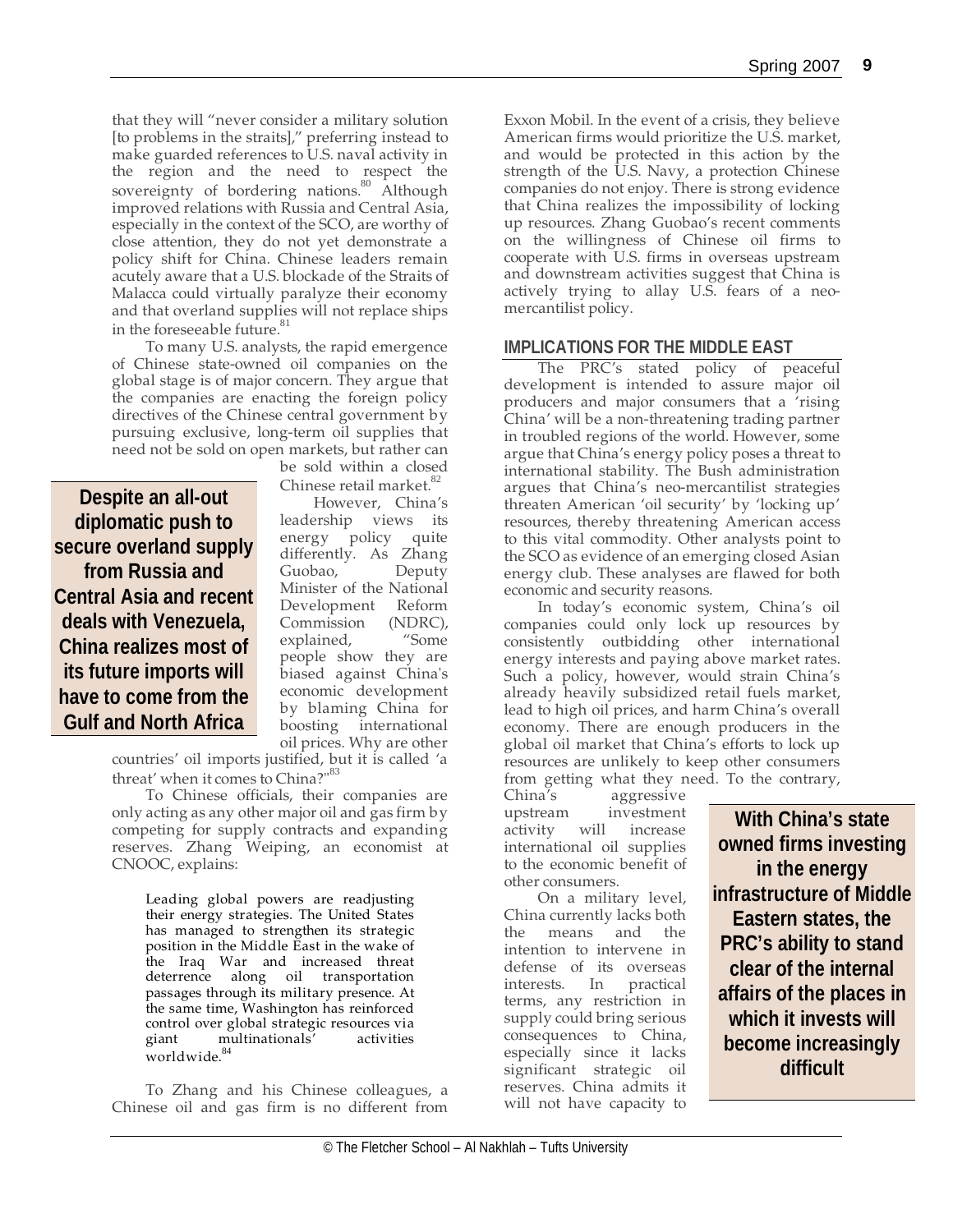**Moves to restrict Chinese investment in oil fields controlled by pro-western regimes only serve to push China further away, possibly to the point of contemplating retaliatory moves, such as increased material military support for anti-western regimes** 

project naval power to secure shipping lanes any time soon.<sup>85</sup><br>Overland routes Overland mitigate this, but China's reticence to form strong military alliances, even in the context of the SCO, means that pipelines will be difficult to defend. Thus, China realizes its best hope in the current international climate is diplomacy, capitalist competition, and cooperative ventures to improve the quality and

efficiency of the Chinese oil industry.<sup>80</sup>

The second common indictment against China is that its appetite for oil has led to closer political relationships with oil rich regimes that Secretary of State Condoleezza Rice asserts is "warping" China's foreign policy.<sup>87</sup> Chinese oil firms' participation in overseas upstream activities integrates them into the global economy in a way that serves to shape and constrain Chinese foreign policy. As China diversifies its oil supply network, it has less incentive to expend energy defending or securing any one of those suppliers. For instance, China must be cautious in its support of Iran for fear of disrupting its relationship with Saudi Arabia. As a rising China enters into ever-deeper economic commitments, a multiplicity of viewpoints must be considered in the formulation of their foreign policy, which will give them a greater stake in regional stability.

Thus, the U.S. and China share an interest in promoting stability in the Middle East, but the two governments currently define stability in dramatically different terms. China is willing to provide economic and military assistance, in the form of arms sales, to brutal but stable regimes, but it has thus far been unwilling to guarantee governments with military force. If China put its military and diplomatic weight behind its oil suppliers, at a time when American power is being challenged in Iraq, this would pose a significant challenge to the power status quo in the Middle East today.

With China's state-owned firms investing in the energy infrastructure of Middle Eastern states, the PRC's ability to stand clear of the internal affairs of the places in which it invests will become increasingly difficult. Eventually, Chinese oil firms will be faced with internal policies in some states that harm Chinese

investments, and China will have to decide whether the principle of sovereignty—a core principle of China's foreign policy—should be sacrificed to protect economic investments.<sup>88</sup> Little serious attention has yet been given to the security implications of the stated goal to transform Chinese state-owned oil firms into true global players.

As Chinese commercial interests in the Middle East proliferate, Chinese power does not necessarily have to follow, as is demonstrated by the case of Japan, the third largest importer of Middle Eastern oil. To avoid the emergence of Chinese force in the region, Middle Eastern states need to provide Chinese policymakers with confidence in the security of Chinese investments. China may never be as satisfied with the current power dynamics as Japan; however, Middle Eastern states could do a considerable amount to build institutions that protect Chinese interests by nonmilitary means, thereby reducing Chinese pressures to intervene.

The U.S. has called for China to use its power and influence as a responsible stakeholder in the international system, but scolding China has proven ineffective in Sudan, Iran, and even Zimbabwe. Chinese officials proudly put their nation's own interests ahead of what they perceive to be America's goals, and thus they continue to import Iran's oil and welcome its President even as the UN Security Council implements sanctions. If China concludes that Iran has a determined interest in undermining the international economic and political system that has given rise to Chinese power, the country will be more interested in preventing an Iranian nuclear program. If Chinese leaders believe that Iran's nuclear ambitions threaten either the capitalist system or the preeminence of the UN Security Council, they will be less likely to defend Iran based on their mutual philosophy of multi-polarity. Historically, when faced with a decision between pragmatism and ideology, China's foreign policymakers in the Middle East have made practical decisions.

## **CONCLUSION**

Rapidly growing Chinese energy imports from the Middle East on their own do not constitute a threat to stability in the Middle East. China has exhibited pragmatism in choosing its oil supply sources that is a positive signal of their intention to diversify supply without making strong commitments of political or military support to one state over another. Moves to restrict Chinese investment in oil fields controlled by pro-western regimes only serve to push China further away, possibly to the point of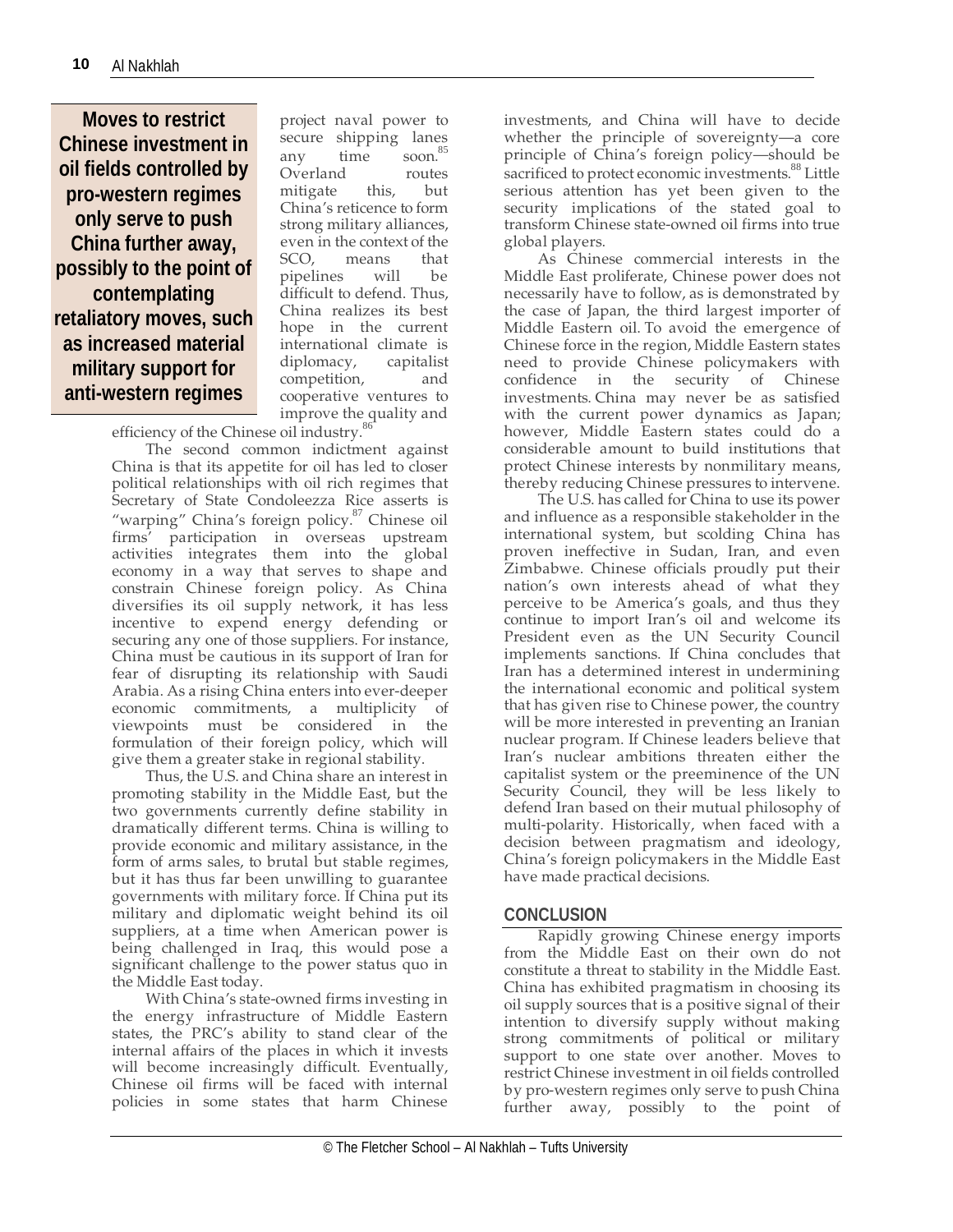contemplating retaliatory moves, such as increased material military support for antiwestern regimes. Engagement and cooperation with China on energy development is a far better option; it can help keep the price of oil stable and mitigate China's willingness to challenge the West through support of states like Iran. Fears, that China can "lock up" resources or create a military alliance within the SCO to rival NATO, are significantly overblown. While Chinese military buildup is cause for significant longterm concern, their activities in the Middle East do not yet constitute a real challenge to status quo interests in the region.

*John Keefer Douglas, Fletcher MALD 2007, has three years of experience in China, where he managed and participated in energy related projects for clients such as the U.S. Chamber of Commerce, Royal Dutch Shell, BP, and others. He has a deep knowledge of Chinese government structure and policy, and has undertaken translation and analysis of a wide range of laws, regulations, and policies. His concentrations at Fletcher are international politics and resource economics.* 

*Matthew B. Nelson, Fletcher MALD 2007, is an expert in energy policy and resource economics. He has served as a Congressional Aide to the United States House Energy and Commerce Committee,*  *where he played an integral role developing the Energy Policy Act of 2005. He has also worked for a leading economic consulting firm where he assessed the economic impact of energy policies and oil pollution and Tamarack Energy, an energy start-up developing utility scale renewable energy projects.* 

*Kevin Schwartz has written extensively on issues related to Middle Eastern politics, history, and society with an emphasis on the politics and security of Iran. His recent and past research topics have ranged from grass-roots peacemakers in Israel-Palestine and decision-making processes in the Iranian government to Classical Persian Literature and Islamic Legal Thought. He holds an M.A. from Harvard University in Middle Eastern Studies, and is pursuing a PhD in Near Eastern Studies at the University of California, Berkeley.* 

*The views and opinions expressed in articles are strictly the author's own, and do not necessarily represent those of Al Nakhlah, its Advisory and Editorial Boards, or the Program for Southwest Asia and Islamic Civilization (SWAIC) at The Fletcher School.*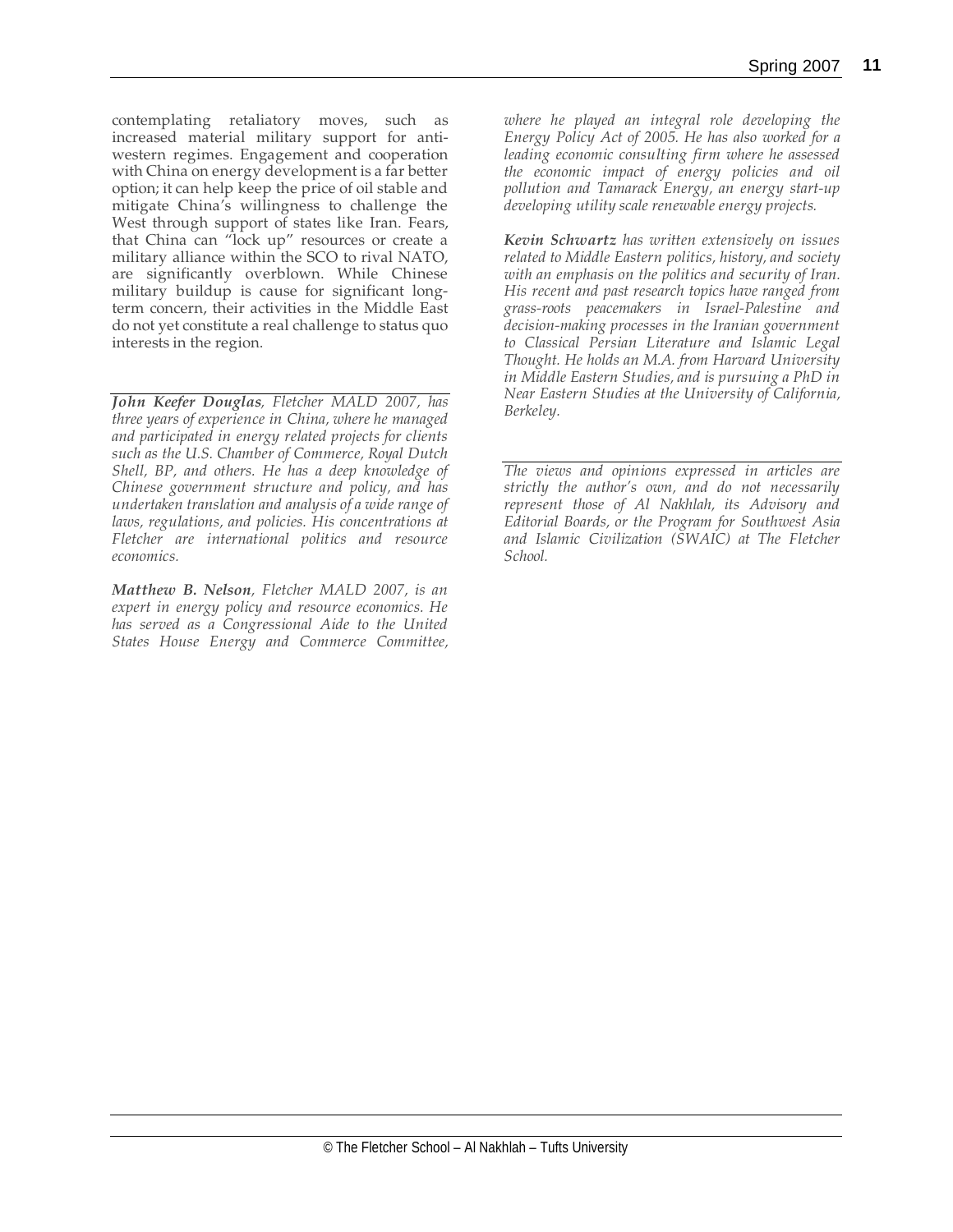## **Work Cited**

<sup>1</sup> *Zoellick expanded on this point, saying "China should take more than oil from Sudan—it should take some responsibility for resolving Sudan's human crisis."* Robert B. Zoellick, Deputy Secretary of State, "Whither China: From Membership to Responsibility?: Remarks to National Committee on U.S.-China Relations," New York City, September 21, 2005.

2 Joe Kahn, "In Private Candor From China, An Overture to Promote a Thaw," *The New York Times*, April 17, 2006.

<sup>3</sup> *As recently as 1990, the PRC had only one million cars on its roads. By 2005, the Chinese people drove 12 million cars, and the Chinese government predicts that 4 million new cars will be sold in 2006. In comparison, U.S. consumers purchase 12 to 18 million cars per year. Most replace existing cars and negligibly impact fuel consumption. Furthermore, with only 8 vehicles per 1,000 residents, the PRC has a highly underdeveloped transportation sector; transportation fuels consumption is forecast to quadruple between 1995 and 2015.* Yves Engler and Bianca Mugyenyi, "China's cars on road to ruin?" People and the Planet, June 7, 2005; Embassy of the People's Republic of China to the United States, "Auto sales expected to hit 4 mln units in '06," April 10, 2006, <http://www.china-embassy.org/eng/xw/t245422.htm> (accessed March 3, 2007); E. Iain McCreary and Alan Y. Gu, "China's Energy: A Forecast to 2015," Los Alamos National Laboratory for the U.S. Department of Energy (LA-UR-96-2972), September 1996,

http://www.lanl.gov/source/orgs/d/d4/energy/docs/china.summary.pdf> (accessed March 3, 2007). <sup>4</sup> "China Country Analysis Brief," Energy Information Administration, U.S. Department of Energy, August 2006.

5 Charles Esser, "China Country Analysis Brief," Energy Information Administration, U.S. Department of Energy, August 2, 2005.

<sup>6</sup> *For instance, despite increasing demand, production in Daqing, the nation's most productive field, fell five percent in 2004.* Ibid. 7

 $^7$  Ibid; also "China Country Analysis Brief," August 2006.

 $^8$  Emma Chanlett-Avery, "Rising Energy Competition and Energy Security in Northeast Asia: Issues for U.S. Policy," Congressional Research Service, Washington, DC, January 20, 2006; also see, "Mapping the Global Future: Report of the National Intelligence Council's 2020 Project," National Intelligence Council, December 2004, <http://www.foia.cia.gov/2020/2020.pdf> (accessed March 2, 2007).

 $9$  In the first 10 months of 2005, Chinese companies invested a total of \$175 million in African countries, primarily on oil exploration projects. In Sudan, China National Petroleum Company (CNPC) invested in a pipeline project and in 2005 bought 50 percent of Sudan's oil exports, which accounted for five percent of China's oil needs. In Angola, which exports 25 percent of its oil to the PRC, the Chinese have gained access to oil resources by offering a \$2 billion aid package that will fund Chinese construction of schools and infrastructure. Tan Jin San, "Race for more oil fuels China's power game; Search on for more energy sources as far away as Africa as economy burgeons," The Business Times Singapore, April 11, 2006.

<sup>10</sup> "China Country Analysis Brief," Energy Information Administration, U.S. Department of Energy, August 2006.

<sup>11</sup> Gordon Fairclough, "Iran Lobbies China, Russia to Help Curb U.S.; At Summit in Shanghai, Tehran Plays Its Oil Card In Push to Forge Alliance," Wall Street Journal, June 16, 2006, A4.

<sup>12</sup> Robert E. Ebel, *China's Energy Future: The Middle Kingdom Seeks its Place in the Sun (Washington: Center* for Strategic and International Studies, 2005), 44. See also Erica Strecker Downs, *China's Quest for Energy* 

*Security* (Armigren, VA: And Corporation, 2006), 23-November 2006), 23-November 2016, 2006, 24-26. 14-26. 14-26. 2006, 2006, 2006, 2006, 2006, 2006, 2006, 2006, 2006, 2006, 2006, 2006, 2006, 2006, 2006, 2006, 2006, 2006,

<sup>14</sup> All three firms held initial public offerings between 2000 and 2002, and western oil giants ExxonMobil, Shell, and *BP all purchased significant minority stakes. However, the PRC remains a majority stakeholder in all three, and the government still controls the retail fuel market. All three firms have significantly reduced their workforce, but CNPC runs much like a ministry of government.*

15 Steven Mufson, "As China, U.S. Vie for More Oil, Diplomatic Friction May Follow," *Washington Post,* April 15, 2006.

<sup>16</sup> Mark O'Neill, "CNPC aims to double overseas crude output by 2010; China's growing dependence on imports heightens need for alternative sources," South China Morning Post, February 13, 2006, 2.

<sup>17</sup> Iill McGivering, "Iran crisis a dilemma for China," *BBC News*, January 17, 2006,

<http://news.bbc.co.uk/1/hi/world/middle\_east/4621182.stm> (accessed March 2, 2007).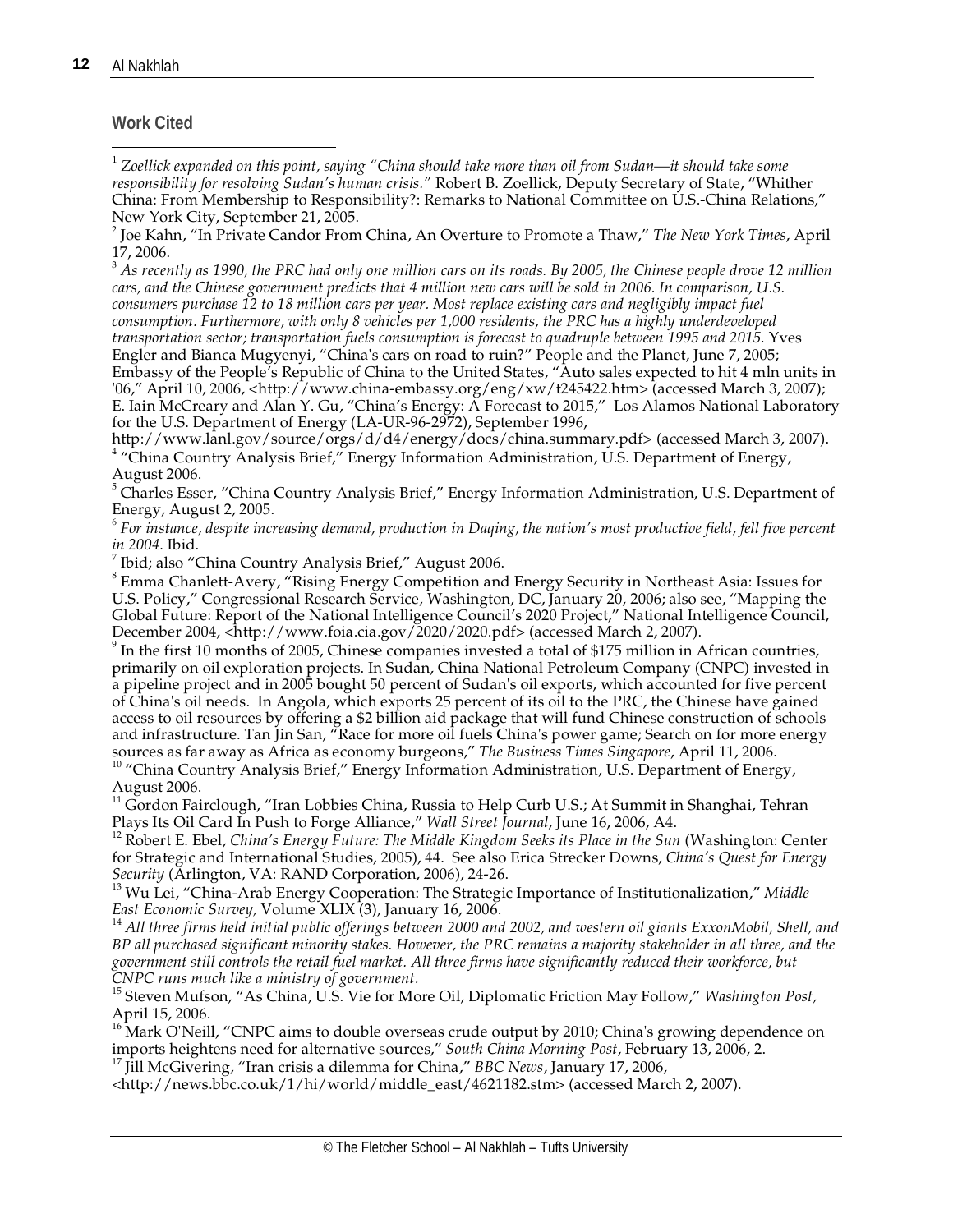18 "China's Sinopec Signs a Deal To Develop Oil Block in Iran: Report" *Hong Kong AFP*, compiled and distributed by NTIS, U.S. Department of Commerce.

<sup>19</sup> "Iran, China To Hold Talks on Finalizing Gas Agreement Despite US Warning," AFP, January 11, 2007. <sup>20</sup> Jin Liangxiang, "Energy first (China and the Middle East)," *Middle East Quarterly* 12.2 (Spring 2005): 3-11.

<sup>21</sup>John Calabrese, "Peaceful or Dangerous Collaborators? China's Relations with Gulf Countries," *Pacific Affairs*, Vol. 65 No. 4 (Winter, 1992-1993): 474.

*Affairs*, Vol. 65 No. 4 (Winter, 1992-1993): 474. 22 *This level of trade does not put Iran in China's top ten trading partners*. J. Brandon Gentry, "The Dragon and the Magi: Burgeoning Sino-Iranian Relations in the 21st Century," *The China-Eurasian Forum Quarterly* (November 2005):114-115.

 $^{23}$  "Iran press: Commentary says Tehran-Beijing in a 'mighty alliance,': Text of commentary by Azadeh Eftekhari by Iranian newspaper Sharq website," August 19, 2006. Translated from Persian by *BBC* 

<sup>24</sup> Rory Miller, "China has more reasons than ever to enter Middle East debate," *The Irish Times*, September 5, 2006.

 $^{25}$  Former Chinese Ambassador to Iran (and current Middle East special envoy) Sun Bigan said, "Over the past 30 years, especially since the establishment of the Islamic Republic, Chinese-Iranian relations have developed substantially in all areas…. …but neither [country] is satisfied with the status quo, we see the potential for even closer ties in many areas." World Service of Islamic Republic of Iran Broadcasting Website (IRIB), 2001 (interview with an unnamed Iranian reporter),

<http://chinese.irib.ir/caifang/dashi.htm> (accessed March 2, 2007). Translation by John Keefer Douglas.

<sup>26</sup> John W. Garver, *China and Iran: Ancient Partners in a Post-Imperial World* (Seattle and London: University of Washington Press, 2006). See Chapter 1, "The Spirit of Sino-Iranian Relations: Civilization and Power." Also see, for example, Song Rong and Bai Jie. "(PRC-foreign exchange) special interview: Rebuild the Silk Road, erect bridge of peace, security for Asia—interview with Iranian ambassador to China Fereydun Verdinezhad," *Xinhua* (New China News Agency), 14 June 2005. From "Iranian Envoy to China Interviewed on Bilateral Ties," Global News Wire- Asia Africa Intelligence Wire, BBC Monitoring/BBC, June 15, 2005.

 $^{27}$ "Iran: Editorial Views PRC to Provide 'Stability' in Persian Gulf Region." Editorial by Behnam Sarkheyl from the "Note" column: "China's Link to Persian Gulf Security," *Shoma*, March 25, 2006. (FBIS) <sup>28</sup>Commentary Warns China, Russia Not to Follow US Lead in Iran Nuclear Case, Commentary by Ali

Qasemi: "Iran-China Relations, Low-cost Path," *Resalat*, 1 March 2006. (FBIS) 29"Daily Wants China to Stop Iran Dossier Going to UN Security Council," *Aftab-e Yazd*, 7 Nov 2004.

(FBIS)

<sup>30</sup> "Iran, China To Hold Talks on Finalizing Gas Agreement Despite US Warning," *AFP*, January 11, 2007.<br><sup>31</sup> "Conference Call on UN Sanctions Resolution 1737," U.S. Department of State, Dec2006.

<http://www.state.gov/p/us/rm/2006/78246.htm> (accessed March 2, 2007).

<sup>32</sup> "Iran Lauds Russia, China for 'Opening Nuclear Splits'," AFP, October 29, 2006.

33 "Daily Wants China to Stop Iran Dossier Going to UN Security Council," *Aftab-e Yazd,* November 7, 2004. (FBIS)<br><sup>34</sup>See Garver, *China and Iran*, Chapter 7.

<sup>35</sup> Security Council Demands Iran Suspend Uranium Enrichment by 31 August, or Face Possible Economic, Diplomatic Sanctions," *Security Council SC/8792, Department of Public Information—News and Media Division*, The United Nations, New York 31 July 2006.

<http://www.un.org/News/Press/docs/2006/sc8792.doc.htm> (accessed March 2, 2007).

36 "Further on China's Hu Jintao Urging Iran to Respond to UN resolution," *BBC Monitoring Asia Pacific*, January 5, 2007.

 $^{37}$ Iran: Former Foreign Minister Comments on Oil, Gas Links with China. Unattributed report: "Ali Akbar Velayati: Iran-China cooperation will strengthen security in the region," *E'temad-e Melli*, February 25,

2006 (FBIS).<br><sup>38</sup> Michael Mainville, "A potential rival for NATO," *The Toronto Star*, June 3, 2006.

<sup>39</sup> "China and Russia: New 'axis' in the making?" The Straits Times (Singapore), July 21, 2006.<br><sup>40</sup> "Ahmadineiad: Development of Shanghai Cooperation Impedes Intervention of Bullying Powers," Fars News Agency, June 15, 2006, <http://english.farsnews.com/newstext.php?nn=8503250185> (accessed March 2, 2007).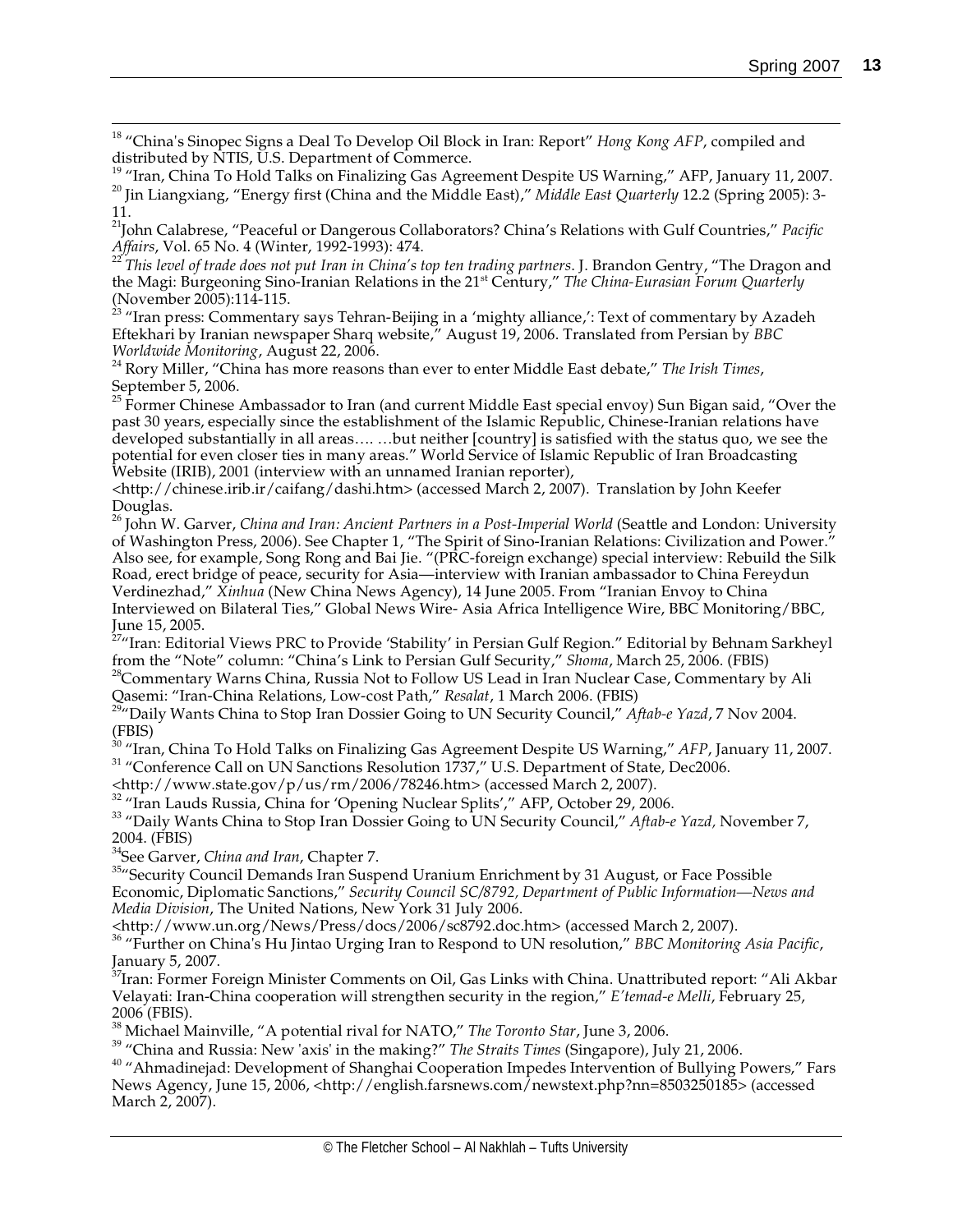<sup>41</sup> *In the words of Michael Berk of the Canadian Institute of International Affairs, "Any entity whose purpose, like the SCO, is promoting stability, cooperation and economic development in a region consisting of such pivotal countries as India and China, as well as such resource-rich states as Russia and Kazakhstan, will be a powerhouse of economic activity and a major global force throughout this century."* "SCO will be economic powerhouse:

*La Gordon Fairclough, "Iran Lobbies China, Russia to Help Curb U.S.; At Summit in Shanghai, Tehran*<br>Plays Its Oil Card In Push to Forge Alliance," Wall Street Journal, June 16, 2006, A4.

<sup>43</sup> Alexander Yakovenko, "Seeking Multilateral Regional Cooperation," The Hindu, August 12, 2005.<br><sup>44</sup> Bill Savadove, "Tehran Seeks Allies Through Energy Co-operation Offer," South China Morning Post, June 16, 2006.

<sup>45</sup> "Ahmadinejad: Development of Shanghai Cooperation Impedes Intervention of Bullying Powers," Fars News Agency, June 15, 2006, <http://english.farsnews.com/newstext.php?nn=8503250185> (accessed March 2, 2007).

<sup>46</sup> Fairclough.

47 "Shanghai bloc's forum in Uzbek capital discusses setting up energy club," *BBC Worldwide Monitoring*, February 26, 2007. (Report by Russian news agency ITAR-TASS)<br><sup>48</sup> John Cherian, "Shanghai spirit," *Frontline* (India), Volume 23 (13): July 1-14, 2006.

<sup>49</sup> Jehangir Pocha, "Summit Forges Military Ties in Central Asia," The Boston Globe, June 18, 2006.<br><sup>50</sup> "China's Sinopec Signs a Deal To Develop Oil Block in Iran: Report" *Hong Kong AFP*, compiled and distributed by NTIS, US Department of Commerce.

 $51$  Fairclough.

 $52$  Pocha.

<sup>53</sup> *In September 2005, U.S. Deputy Secretary of State Robert Zoellick said in a speech:"China is acting as if it can 'lock up' energy supplies around the world. Moreover, a mercantilist strategy leads to partnerships with regimes that hurt China's reputation." In 2006, the U.S. National Security Strategy again accused the PRC of trying to* 

*"lock up" oil resources*. 54 Michael Petrou, "Is this a Rival to NATO?" *Maclean's*, August 7, 2006. 55 Esser.

56 "China's Sinopec Signs a Deal To Develop Oil Block in Iran: Report" *Hong Kong AFP*, compiled and distributed by NTIS, US Department of Commerce. "China, Iran close to finalize energy contracts" (AFP), China Daily, February 17, 2006. China considered sending its top economic planner to Iran in February in hopes of finalizing energy contracts, but Chinese Minister of the State Development and Reformation Commission Ma Kai did not visit until late June. After the meeting, Ma Kai said "The economies of China and Iran are closely tied together," and called for an increase in Tehran-Beijing transactions, but the visit did not produce a final deal. "Iran, China Underline Energy Cooperation Agreements," BBC Monitoring International Reports, July 4, 2006.

<sup>57</sup>For example see, in Arabic: "The Kingdom and China are Signing Agreements for Security and Defense Cooperation and a Memorandum of Understanding for the Advancement of Trade," Al-Riyadh, April 23, 2006, <http://www.alriyadh.com/2006/04/23/article148704.html> (accessed March 2, 2007).  $\rm{^{58}Hid.}$ 

<sup>59</sup>For example see, in Arabic: Aliyan Al-Saadan, "Chinese President Addresses Shura Council with Important Speech," Al Jazeera, April 22, 2006.

<sup>60</sup>"The Saudi-Chinese Summit Culminates in Agreements Related to Security, Defense, Health and Trade," *Al-Sharq Al-Awsat*, April 23, 2006. In Arabic,

<http://www.asharqalawsat.com/details.asp?section=3&article=359563&issue=10008> (accessed March 2, 2007).

<sup>61</sup>"Saudi crown prince meets Chinese Mideast envoy," *Xinhua*, August 15, 2006.<br><sup>62</sup>From the Saudi Arabia Information Resource website, April 17, 2005,

<http://www.saudinf.com/MAIN/y8082.htm> (accessed March 2, 2007).<br><sup>63</sup> Tromote peace in the Middle East and build a harmonious world," *Xinhua*, April 23, 2006.

<sup>64</sup> "Saudi crown prince meets Chinese Mideast envoy," Xinhua, August 15, 2006.<br><sup>65</sup>Anthony Bubalo, "Asia's alliance with the Middle East threatens America," Financial Times, October 6,

2005.<br><sup>66</sup>Aziz-ud-Din Ahmad, "Saudi Arabia's Quest for New Allies," *The Nation*, February 1, 2006.

<sup>67</sup>Prince Turki discussion with *USA Today* editors and reporters appeared in the May 10, 2006 edition of the paper.